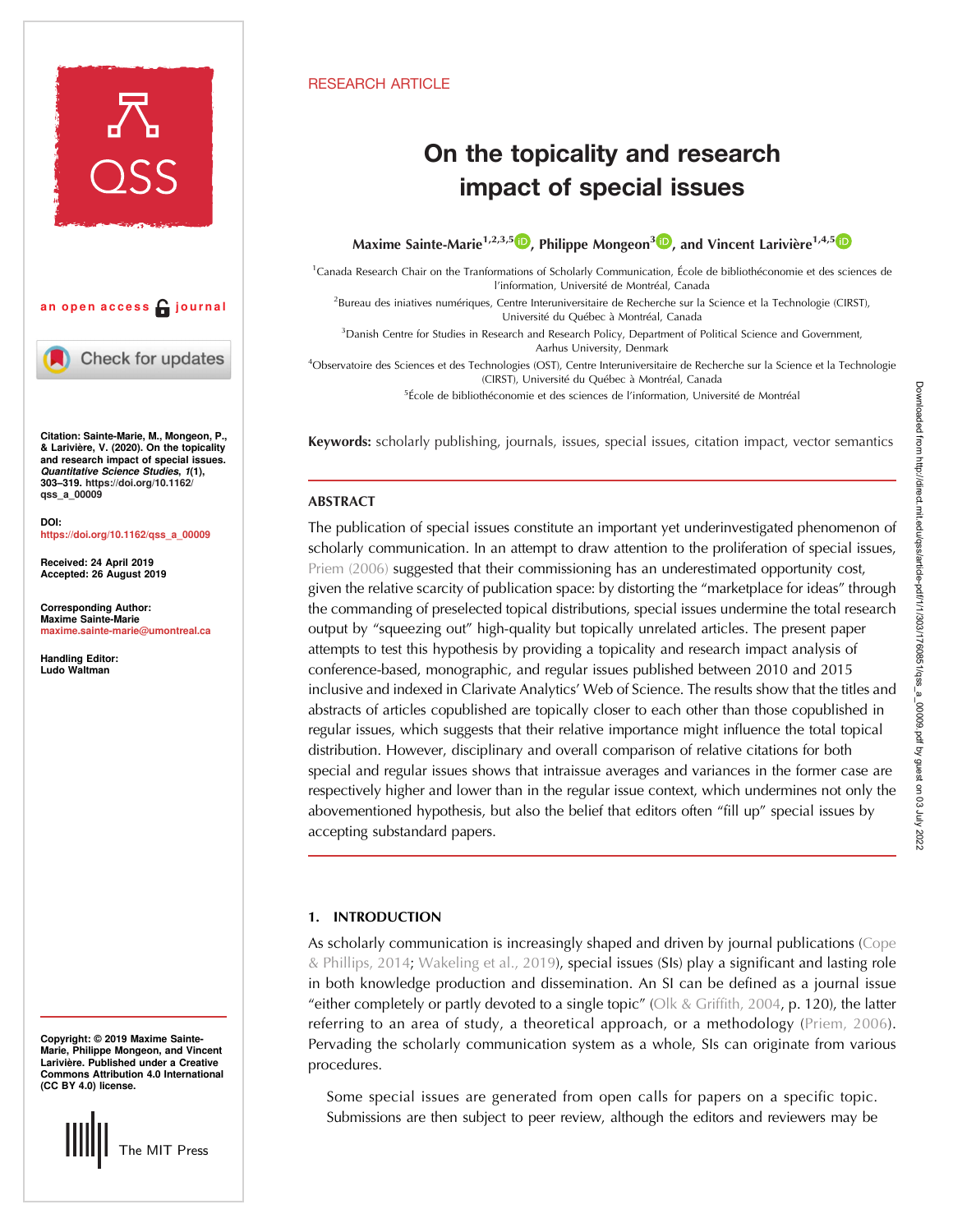unique to those special issues. Others grow out of miniconferences or sessions in larger conferences and typically contain papers by conference participants as their centerpieces (…). Finally, some special issues are comprised of articles from authors who were invited to write for them [\(Conlon, Morgeson, McNamara, Wiseman, & Skilton, 2006](#page-15-0), p. 859)

Regardless of their type and despite their numbers, variety, and persistence, SIs are not unanimously welcomed within the scholarly community. Perhaps the most fierce criticism of SIs, stemming from the field of management, relates to the negative impact of their topicality. According to this view, the frequency and persistence of SI commissioning in the context of scarce publication space "distorts the marketplace for ideas by commanding particular frequency distributions of pre-ferred topics in journals" ([Priem, 2006,](#page-16-0) p. 383), which in turn squeezes out high-quality but topically unrelated articles that would otherwise have appeared in regular issues (RIs).

Even when special issues are peer reviewed and their topics are submitted from academy members, as most topic special issues are, the central commissioning decision (…) likely will only retard knowledge generation by placing boundaries on creativity. Importantly, that retardation will pertain even when those who do the choosing of special issues are thoughtful, well meaning, and eminently qualified (…). The great irony is that profligate commissioning of the very special issues that are intended to spur knowledge generation actually thwarts it [\(Priem, 2006,](#page-16-0) p. 387).

This hypothesis has led to various theoretical contributions surrounding the positive or neg-ative impact of SIs in management journals ([McKinley, 2007](#page-16-0); [Mowday, 2006](#page-16-0), [2007](#page-16-0); [Priem,](#page-16-0) [2007\)](#page-16-0). At first glance, both perspectives seem plausible: On the one hand, as "virtual organized symposia" [\(Eden, 2010,](#page-16-0) p. 904), SIs grant "increased legitimacy and attention" ([Conlon et al., 2006,](#page-15-0) p. 859) to relevant or unusual topics of interest, which helps extend the journal readership and potentially boost its citation rates; inversely, in forcing journal editors to "squeeze in" thematically related but potentially substandard papers at the expense of regular ones, SIs might bear a significant opportunity cost, by reducing the total number of citations received and thus "damaging the image of the journal" [\(Sigué, 2011](#page-16-0), p. 306).

Still in the field of management, interviews with journal editors have shown the absence of consensus on these matters ([Olk & Griffith, 2004;](#page-16-0) [Rynes, 2003\)](#page-16-0). On the one hand, many of the editors interviewed pointed to the assumption that by "spurring research on new, innovative topics" [\(Priem, 2006,](#page-16-0) p. 384), SIs increase submissions to a journal as well as the latter's prestige. Other mentioned benefits include showcasing work from smaller academic divisions and providing a "training ground for prospective editors" [\(Rynes, 2003](#page-16-0), p. 536). By contrast, many editors were skeptical about the importance and impact of SIs:

They observed that special issues absorb scarce resource like journal page budgets, decreasing the number of pages available to publish regularly submitted papers. Some editors suggested that editor book volumes might be a more appropriate publication outlet for such special topics. They also raised a concern about the quality of special issue papers. Although in general most special issue articles were perceived as meeting journal standards through the blind review process, some editors remarked that rumours existed within the Academy to the effect that peer-reviewed journal standards are sometimes waived to complete a special issue. As the rumors went, some special issues were thought to have included substandard articles to fill the issue [\(Olk & Griffith, 2004\)](#page-16-0).

Some empirical investigations were conducted in order to shed light on these matters. In the first important contribution to the study of SIs, [Olk and Griffith \(2004\)](#page-16-0) analyzed journal issues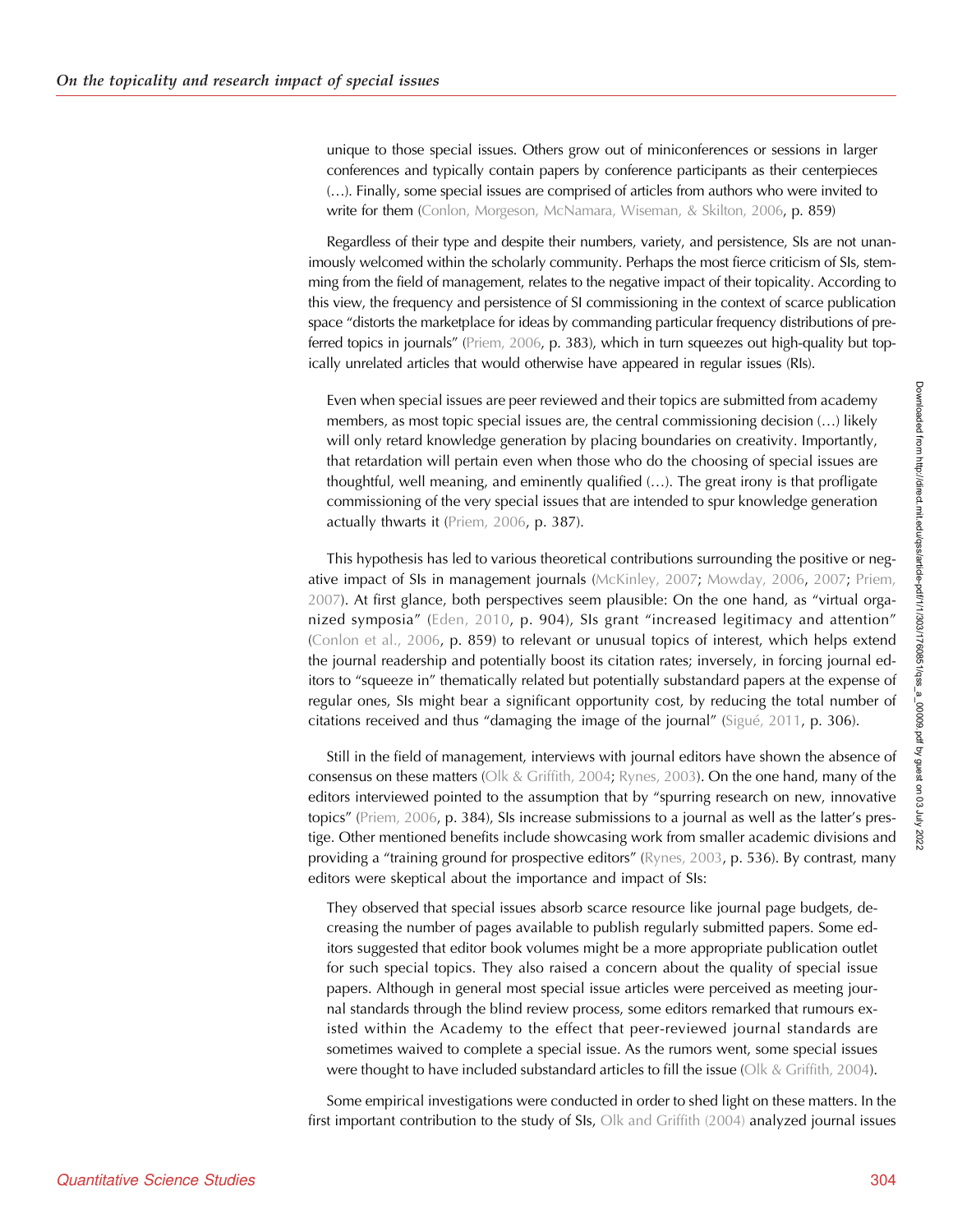published between 1988 and 1999 in five mainstream management journals. Their analysis shows that SI articles have a higher rate of citations than RI articles. The authors also report no difference in variance in SI or RI citation counts for the studied sample, which allegedly invalidates the argument according to which SI editors may accept substandard articles in order to "fill up" the issue. Based on these results, the authors conclude that SIs have a clearly favorable impact on knowledge development: By improving citation impact "while simultaneously maintaining the journal's normal standards for regular issue articles" [\(Olk & Griffith, 2004\)](#page-16-0), SIs act as "vanguards" of knowledge development [Fleck \(2012\),](#page-16-0) forging and widening new, explorative research paths in order to allow normal, mainstream science to exploit and develop them at a later stage.

Expanding on this study, [Conlon et al. \(2006\)](#page-15-0) collected Web of Science (WoS) data for articles published between 1984 and 2001 inclusive in nine top management journals, including all five journals from the previous study. Of paramount importance here is the assumption that the citation impact of SIs may depend on the process leading to their publication:

Conference-based special issues are likely to have the highest impact. Such a special issue likely focuses on an emerging, topical subject and has a built-in audience familiar with the topic because of the conference connection; the prior visibility of the conference might lend these articles more impact. An open-call special issue may not have the same impact because it does not have the benefit of visibility lent by a conference focused on the special issue topic. An invited issue may have a lower impact because it benefits neither from association with a conference nor from vetting through a full peer review ([Conlon et al., 2006\)](#page-15-0).

The results from that study show that the citation boost attributed by the previous study to SIs only applies to open call and conference-based SIs. In addition, no positive impact was observed for more prominent journals. Based on these results, the authors argue that publishing open call SIs, in particular conference-based ones, may represent a useful strategy for lower impact journals to increase both article impact and readership.

Outside the field of management, few studies have been devoted to these empirical questions. In the field of biology, [Hendry and Peichel \(2016\)](#page-16-0) analyzed citation data of articles published in the first seven SIs of the International Conference on Stickleback Behaviour and Evolution. By comparing the citation impact of these articles to that of other papers published in the same journals in the same years, the authors conclude that "journals do not suffer from publishing special issues based on conferences" ([Hendry, 2016,](#page-16-0) p. 144), as papers published in SIs have comparable citation impact and citation longevity to articles published in the same journals in the same years. In a second series of analyses, the authors make use of the alleged topicality or content similarity of articles within SIs: By comparing mean annual citation rates for stickleback papers inside SIs to stickleback papers published in RIs the same year, the authors find that papers in SIs have a lower but longer citation impact than the latter. In light of these results, the authors conclude that the publishing of SIs is worthwhile and that scholars should not be afraid to publish in them, as their papers might fare better in such contexts than in RIs. More recently, [Sala, Lluch, Gil, and Ortega \(2017\)](#page-16-0) analyzed 1,120 articles published in 10 Ibero-American psychology journals between 2013 and 2015. By comparing RI articles to "monographic" ones, that is, articles published in open call or invited SIs, the authors conclude that monographic SI papers receive a higher number of citations than nonmonographic ones, and that this higher citation impact is not the consequence of author or journal self-citations [\(Sala et al., 2017\)](#page-16-0).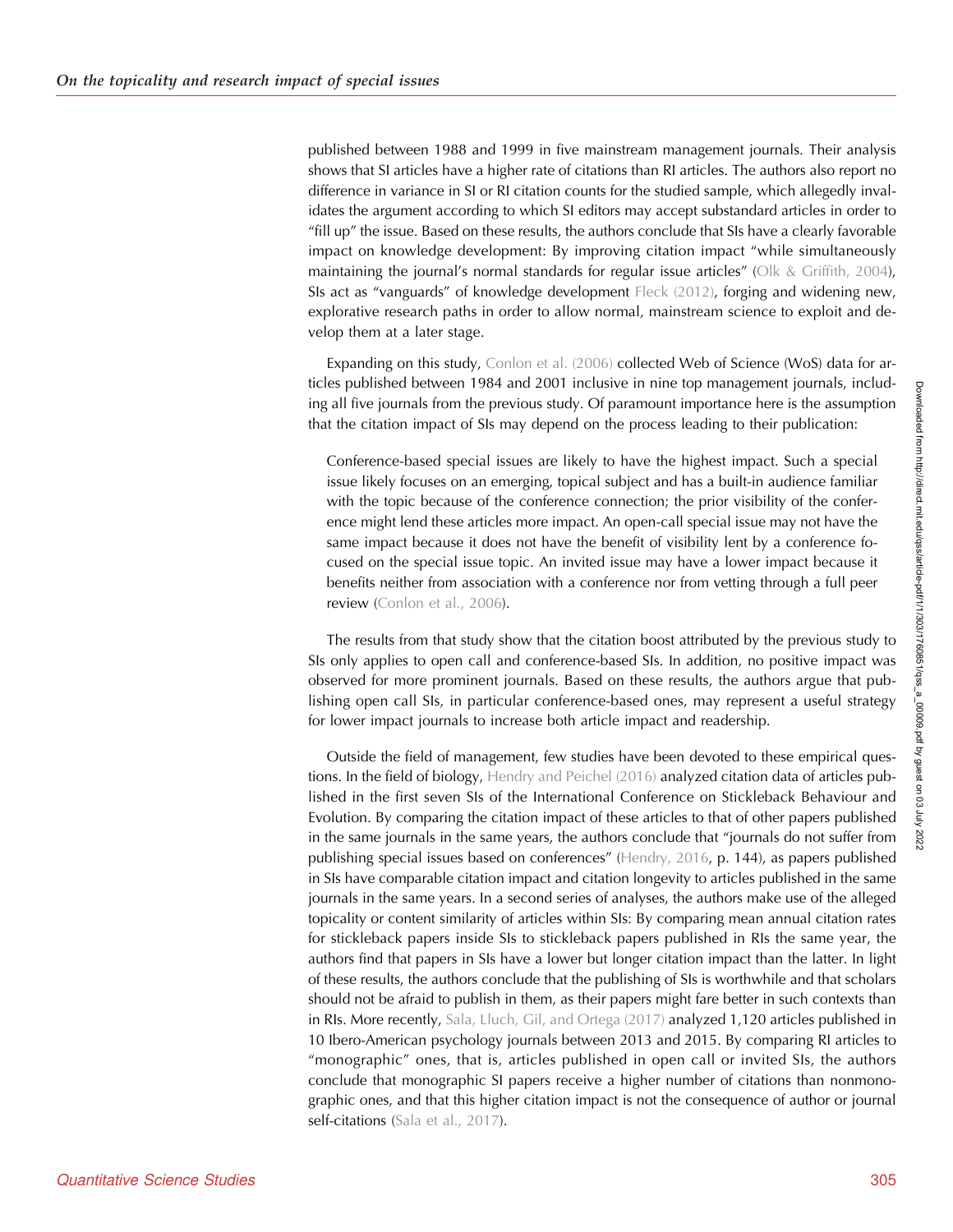Overall, these studies agree on the fact that publishing SIs has an at worst negligible citation impact for journals, regardless of SI type. In this sense, one would be tempted to rule out the idea that SIs have a negative research impact. However, two important gaps in the literature preclude such a possibility. First of all, the data sets analyzed are all limited to one discipline, which prevents the discovery of disciplinary idiosyncrasies or cross-disciplinary patterns and thus seriously impedes the scope and generalizability of research findings. But most importantly, these various studies take for granted what might be the most obvious and characteristic feature of SIs: topicality. Whether based on open calls, conference presentations, or invitations to publish, all SIs focus by definition on a more or less specific theme. And according to the original argument against SIs, this topicality of SIs is precisely what disturbs the spontaneous and unconstrained flow of ideas that ensures the optimality of knowledge generation. However, this topical drift and its impact on research impact is not only far from trivial, but also in need of a proper and thorough bibliometric assessment.

In light of these considerations, the aim of this paper is to provide a large-scale comparative investigation of the relationship between topicality and impact investigation in RIs and SIs. Vector semantic models are first generated in order to assess the topicality of each issue type through disciplinary comparison of intraissue similarity scores for both titles and abstracts. It is here assumed that discovering an important difference in topical cohesion between RIs and SIs would be tantamount to conferring to the latter a voice of its own within the scholarly journal ecosystem, but also a decisive and potentially "disruptive" influence on the global topical landscape. Following this, a relative citation analysis is undertaken in order to determine the research impact of SIs. First, disciplinary relative citation by issue article averages for each issue type are compiled and compared in order to evaluate the impact differential related to the publication of SIs. An analysis of intraissue variance for each issue type is then conducted: Assuming that lower quality articles tend to get fewer citations, average relative citation variance at the issue level can be used as a proxy for article quality consistency and thus allow for the verification of the substandard article "squeeze in" hypothesis related to the publication of SIs.

## 2. METHODS

Document and issue information for all articles, notes, and reviews considered in this study was extracted from WoS. For each distinct article extracted, the following attributes were considered: title, abstract, publication year, and journal and issue information. Of paramount importance here is the indexing of SI-related information. The latter is conveyed in the WoS database by the "SI" tag, whose value is of either string or numerical type, depending whether the corresponding SI is numbered or not. As this SI tag applies to whole issues rather than individual articles, we were unable to identify "mixed issues," that is, issues including both regular and special articles.

The information regarding the special status of issues is directly supplied by the publishers themselves as part of the issue metadata. Unfortunately, issue metadata standards vary a lot depending on the publishers or journals (Marie McVeigh, Clarivate Analytics, personal communication). Despite the fact that issue numbering cataloging became an established practice long before the creation of citation indices, such variability does cast doubt on the reliability of SI information. In addition, the proportion of SIs has greatly increased in the wake of the regional expansion program undertaken in 2008 by Thomson Reuters [\(Cross & Jansz, 2009\)](#page-15-0). Given these considerations, only articles published from 2010 to 2015 were considered for this study. The year 2010 was chosen as the starting point because the number and relative frequency of SIs as well as the frequency of WoS-indexed journals stabilizes from that year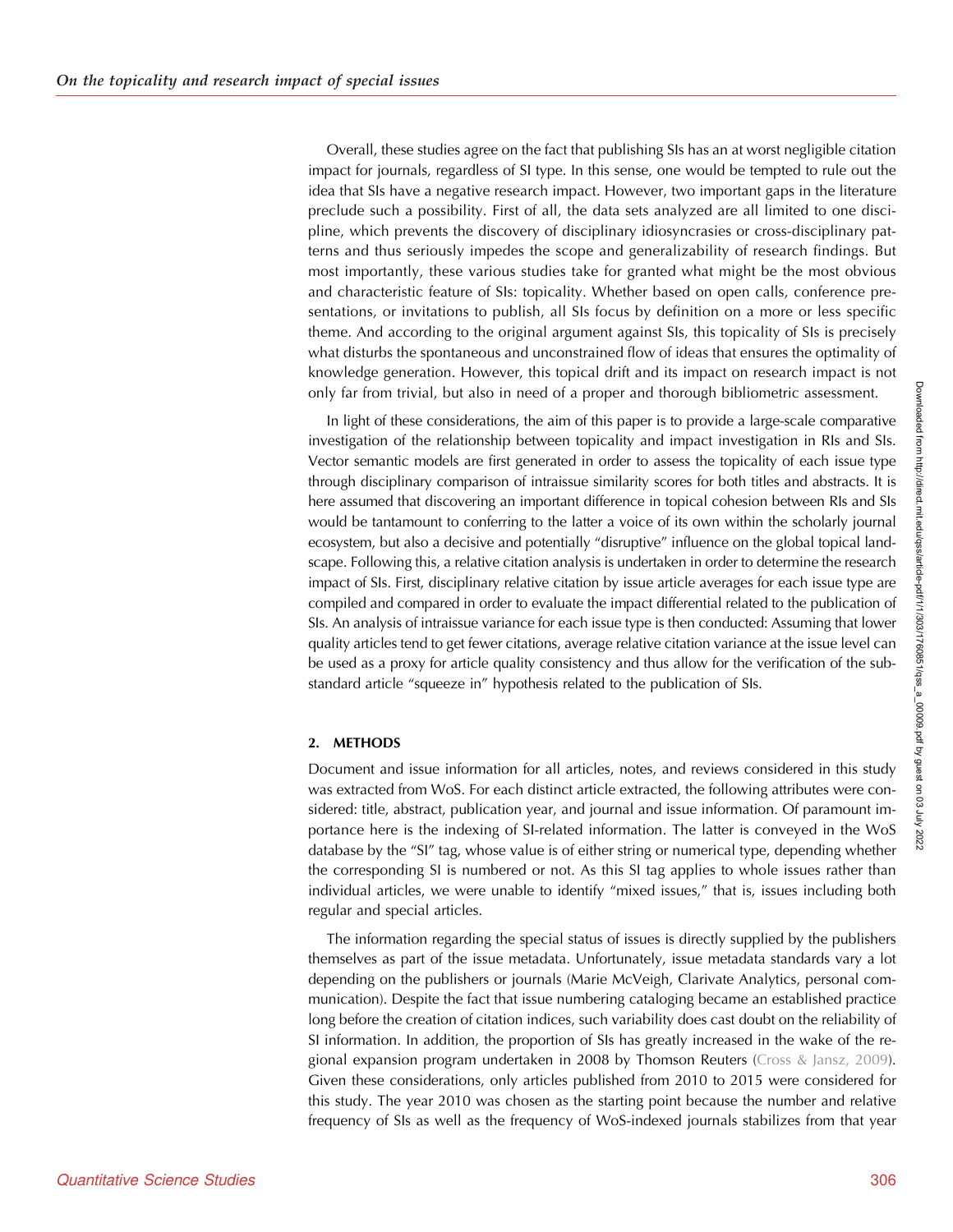onwards for all disciplines. Given that capture policies remain consistent within the different WoS citation indices (Science Citation Index Expanded, Social Sciences Citation Index, Arts and Humanities Citation Index, Emerging Sources Citation Index; Marie McVeigh, Clarivate Analytics, personal communication), such stabilization, in our opinion, reduces the probability that variations in cataloging and journal indexing practices might affect data reliability. A manual inspection of more than a hundred issues from the period under study was also conducted, and no SIs classified as RIs or vice versa were found. Finally, all issues published after 2015 were excluded from the study in order to allow for longer citation windows and thus optimize accuracy of research impact analyses [\(Wang, 2013](#page-16-0)).

Of all the distinct journals included in the WoS database, only those having published at least one SI during the observed period were considered. For reliability and sample representativity purposes, we chose to focus on established journals and practices; to achieve this, we kept only journals that published at least one issue in each year of the covered period, and all issues that had fewer than four articles written in English and with abstracts were removed. The resulting data set comprises 2,914,223 articles published in 202,767 issues (of which 23,055 are SIs) and 4,559 journals. Disciplinary distribution of issues and articles is shown in Table 1.

In order to identify conference-based SIs, amongst the set of extracted SIs, one article from each of the 23,055 SIs was retrieved from the online version of the WoS. All articles that had online conference-related information as well as the corresponding SIs were identified as conference-based, amounting to 2,498 issues. We manually verified a random selection of 100 monographic SIs and found that 10% were actually related to some type of scientific event

| Table 1. Issue and article distribution by discipline |                    |         |           |  |  |  |
|-------------------------------------------------------|--------------------|---------|-----------|--|--|--|
| Discipline                                            | Disciplinary group | #Issues | #Articles |  |  |  |
| Arts                                                  | AH                 | 590     | 3,741     |  |  |  |
| Biology                                               | LS                 | 15,216  | 208,520   |  |  |  |
| Biomed.                                               | LS                 | 19,933  | 393,382   |  |  |  |
| Chemistry                                             | PSE                | 13,004  | 270,342   |  |  |  |
| Clin.Med.                                             | LS                 | 34,103  | 503,917   |  |  |  |
| Earth & Space                                         | PSE                | 12,925  | 189,119   |  |  |  |
| Eng.&Tech.                                            | <b>PSE</b>         | 33,564  | 511,470   |  |  |  |
| Health                                                | SocSci             | 5,682   | 55,801    |  |  |  |
| Humanities                                            | AH                 | 4,894   | 32,098    |  |  |  |
| Mathematics                                           | <b>PSE</b>         | 8,610   | 98,585    |  |  |  |
| Physics                                               | <b>PSE</b>         | 12,114  | 269,062   |  |  |  |
| Prof.Fields                                           | SocSci             | 15,777  | 134,067   |  |  |  |
| Psychology                                            | SocSci             | 8,701   | 90,591    |  |  |  |
| Social Sciences                                       | SocSci             | 17,654  | 153,528   |  |  |  |

Disciplines: Biomed. = Biomedical Research, Clin.Med. = Clinical Medicine, Eng.&Tech. = Engineering & Technology, Prof.Fields = Professional Fields, Soc.Sciences = Social Sciences. Disciplinary Groups: AH = Arts&Humanities, LS = Life Sciences, PSE = Physical Sciences & Engineering, SocSci = Social Sciences.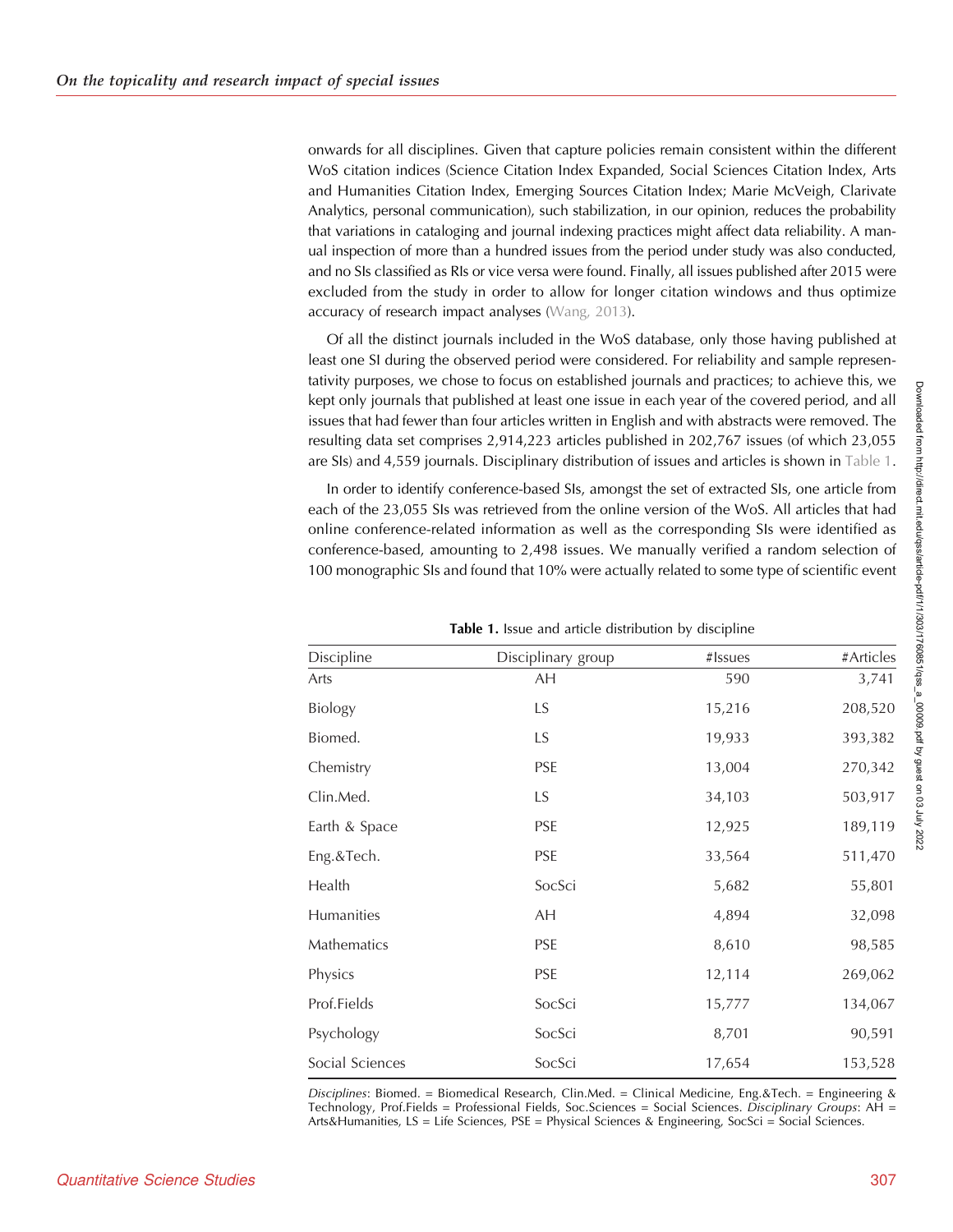(e.g., workshop or symposium). Because we did not proceed to complete manual coding of every SI, one limit of our analysis is thus that some conference-based SIs may not be categorized properly. Another important limitation to our study relates to the inability to identify SIs that were the result of personal invitations. As a result, no distinction is here made between open call and invitation-based SIs. Following [Sala et al. \(2017\)](#page-16-0), the present analysis will focus on two different types of SIs: monographic (MonoSIs) ones, which are based on either open calls or invitations, and conference (ConfSIs) ones. Following these various manipulation and categorization procedures, issue data for the present research is as follows: 179,712 (88.63%) RIs, 20,557 (10.13%) MonoSIs, and 2,498 (1.23%) ConfSIs, for respective totals of 2,614,053 (89.7%), 253,205 (8.69%) and 46,965 (1.61%) articles.

Discipline assignation of RIs and SIs was done using the National Sciences Foundation (NSF) field classification of journals used in the Science and Engineering Indicators (SEI) re-ports [\(National Science Foundation, 2006\)](#page-16-0). NSF classification assigns only one of the 14 different disciplines to each journal; each document is thus assigned only one discipline, which allows complete disciplinary partitioning while avoiding any double counting of papers.

The research impact of MonoSIs, ConfSIs, and RIs was calculated following a three-step process. Field-and-year-normalized citation scores for all articles were collected and divided by the average annual number of citations received for all articles published in the same year and belonging to the same NSF discipline. Also, as SIs tend to contain fewer articles than RIs (SIs account for 11.37% of all issues but only 10.30% of all articles in the data set), relative citations by issue article (RCIA) ratios for all issue articles were obtained by averaging the score of all articles included in each issue. Finally, intraissue variance in relative citations was compiled for all issues.

Topicality analysis of RIs and SIs was done using word space models, a proven and lasting text modeling technique widely used in computational semantics ([Baroni & Lenci, 2010](#page-15-0); [Gärdenfors, 2004,](#page-16-0) [2014;](#page-16-0) [Sahlgren, 2006](#page-16-0); [Schütze, 1993](#page-16-0); [Turney & Pantel, 2010;](#page-16-0) [Widdows,](#page-16-0) [2004\)](#page-16-0). All article titles and abstract were first segmented in vectors of 3-grams (substrings of three characters) with TF-IDF-weighted dimensional values based on the 3-gram title or abstract lexicon of the corresponding discipline. The main reason for using word substrings instead of whole words is that it allows semantically related words such as "science," "scientific," "scientifically," and "scientist" to have nonzero similarity scores. This character sequence segmentation procedure has also been shown to offer comparable results to traditional word-based approaches over various Natural Language Processing-based tasks ([Cavnar,](#page-15-0) [Trenkle, et al., 1994](#page-15-0); [Damashek, 1995;](#page-15-0) [McNamee & Mayfield, 2004](#page-16-0)). Then, for each issue and issue type, average cosine similarity scores were compiled for all article title and abstract combinations successively.

Following these various procedures, title and abstract topicality score distributions as well as RCIA ratio distributions were generated for each issue type and disciplinary context (all disciplines as well as the whole scholarly corpus), amounting to  $3 \times 15 = 45$  distributions. In the literature, pairwise mean comparisons of independent samples are usually done using Welch's unequal variances t-test ([Welch, 1947\)](#page-16-0). Because this test requires that the distributions being compared follow a normal distribution,  $K^2$  normality tests (D'[Agostino, Belanger, &](#page-15-0) D'[Agostino, 1990](#page-15-0)) were conducted on all distributions. However, due to the strong positive skewness and high kurtosis of all distributions, the vast majority of distributions had inconsequential normality scores, which prevents the use of the abovementioned statistical tests. In such cases, the nonparametric Mann–Whitney U-test ([Mann & Whitney, 1947\)](#page-16-0) is often used in order to compare distribution medians based on rank sums comparisons [\(Nachar, 2008\)](#page-16-0).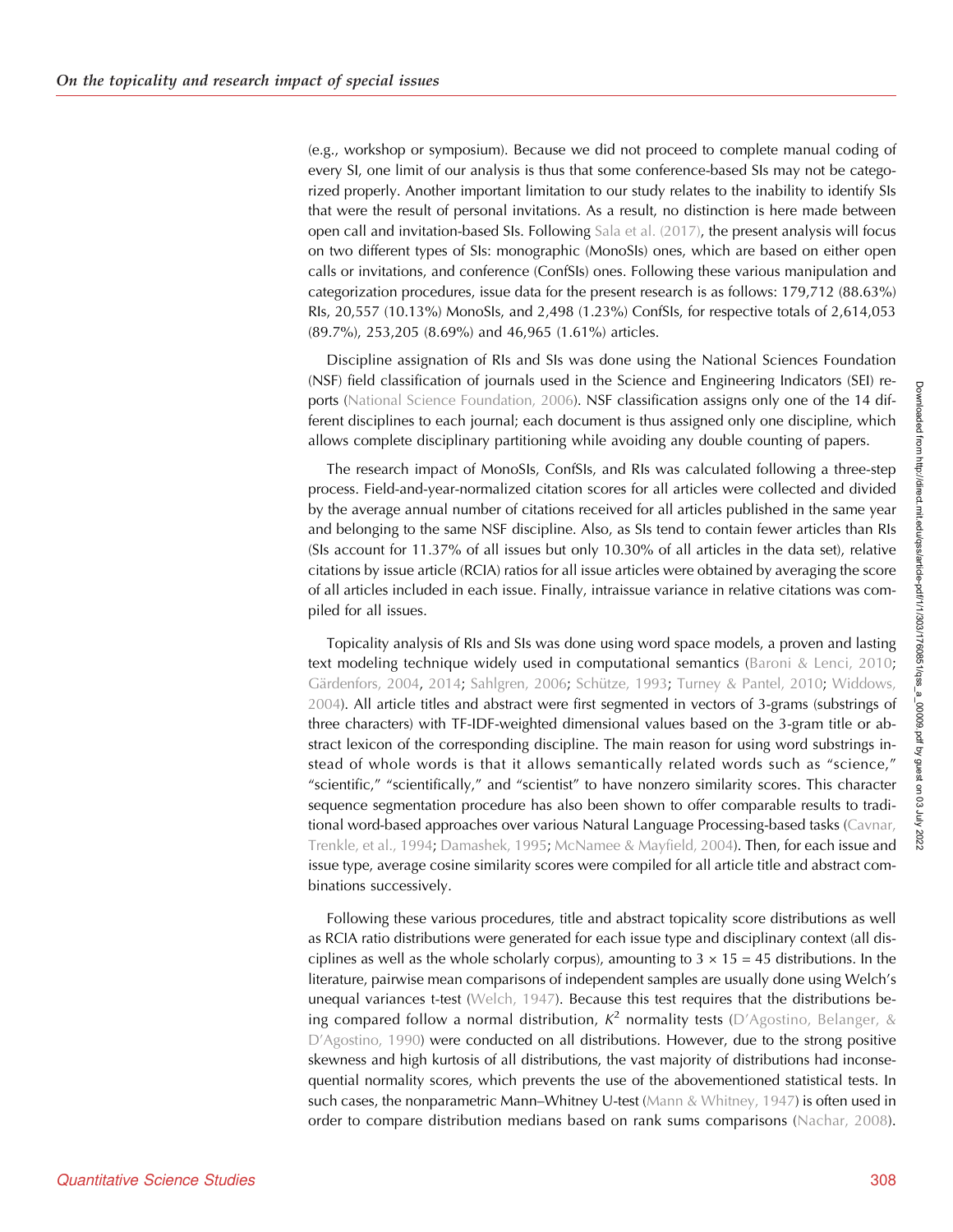However, this can only be the case where the only difference between the compared distributions is a shift in location; when there is a difference in shape or spread, the Mann–Whitney test can indicate that two distributions are different even though their medians are similar. In this sense, using this test to compare medians "can lead to inadequate analysis of data" ([Hart,](#page-16-0) [2001,](#page-16-0) p. 391).

Given these considerations, empirical likelihood-based confidence intervals were calculated for the distribution means of all relevant variables using the *statsmodels* package. Introduced by [Owen \(1988,](#page-16-0) [1990](#page-16-0), [2001\)](#page-16-0), empirical likelihood is a method of nonparametric inference and estimation which only requires data to be independent and identically distributed and performs well with asymmetric distributions of the sort that bibliometrics often has to deal with. Most importantly, no prior assumption regarding underlying distributions, scale, or skewness are required, as empirical likelihood automatically and uniquely determines confidence regions whose shape mirrors the shape of the data ([Hall & LePage, 1996](#page-16-0)).

The main advantage of  $\dots$ ) empirical likelihood based method[s] is that they allow the data to determine the degree of asymmetry of the confidence interval. The endpoints of the confidence interval for the mean are the weighted averages of the sample observations. These weights are positive, therefore, the extreme observations influence the width of the confidence interval for the mean ([Tursunalieva & Silvapulle, 2009,](#page-16-0) p. 15).

Empirical likelihood has been shown be imprecise when the sample size is small or when dealing with distributions with infinite variance, as in some heavy-tailed contexts [\(Di Ciccio,](#page-16-0) [Hall, & Romano, 1991;](#page-16-0) [Hall & La Scala, 1990](#page-16-0); [Tsao, 2004\)](#page-16-0). Sample size limitations are inoperant here, however, as the present data set exceeds in size those considered in the abovementioned studies by several orders of magnitude. As for variance constraints, [Cheng,](#page-15-0) [Liu, and Liu \(2016\)](#page-15-0) have recently demonstrated that empirical likelihood is still applicable under the infinite second moment condition, as infinite population variance slows down convergence but does not prevent it. In light of these considerations, empirical likelihood-based confidence intervals of distribution means represent a more than adequate means to assess the distinctiveness of SIs as regards to topicality and research impact.

## 3. RESULTS

[Figure 1](#page-7-0) shows the total proportion in percentage of MonoSIs and ConfSIs published during the 2010–2018 period for each NSF discipline. For visualization purposes, the x-axis has been scaled logarithmically; the total proportions of each issue type on the whole data set are also indicated by dotted horizontal lines. Although the share of MonoSIs obviously exceeds that of ConfSIs, both issue types represent the lesser part of journal issues. Indeed, the disciplinary share of MonoSIs never exceeds 30%, whereas the maximum share for ConfSIs is 10 times lower than that value. In both cases, however, the interdisciplinary variability in the proportion of SIs is noteworthy: Although one out of a little more than three arts issues is a MonoSI, that proportion drops to more than one out of 15 issues in the case of biology; in parallel, the publication frequency of ConfSIs for physics is one for 38.31 issues, whereas that number drops to one ConfSI for each 454.54 issues published in psychology.

Beyond this disciplinary variability, some interesting patterns also emerge from the data. First, the proportion of MonoSIs in arts and humanities journals (23.91%) is markedly higher than in other disciplines (9.76%). As for social sciences disciplines (represented here by health, professional fields, psychology, and social sciences), their proportion of MonoSIs (13.67%) is globally higher than that of both physical sciences & engineering (9.85%) and life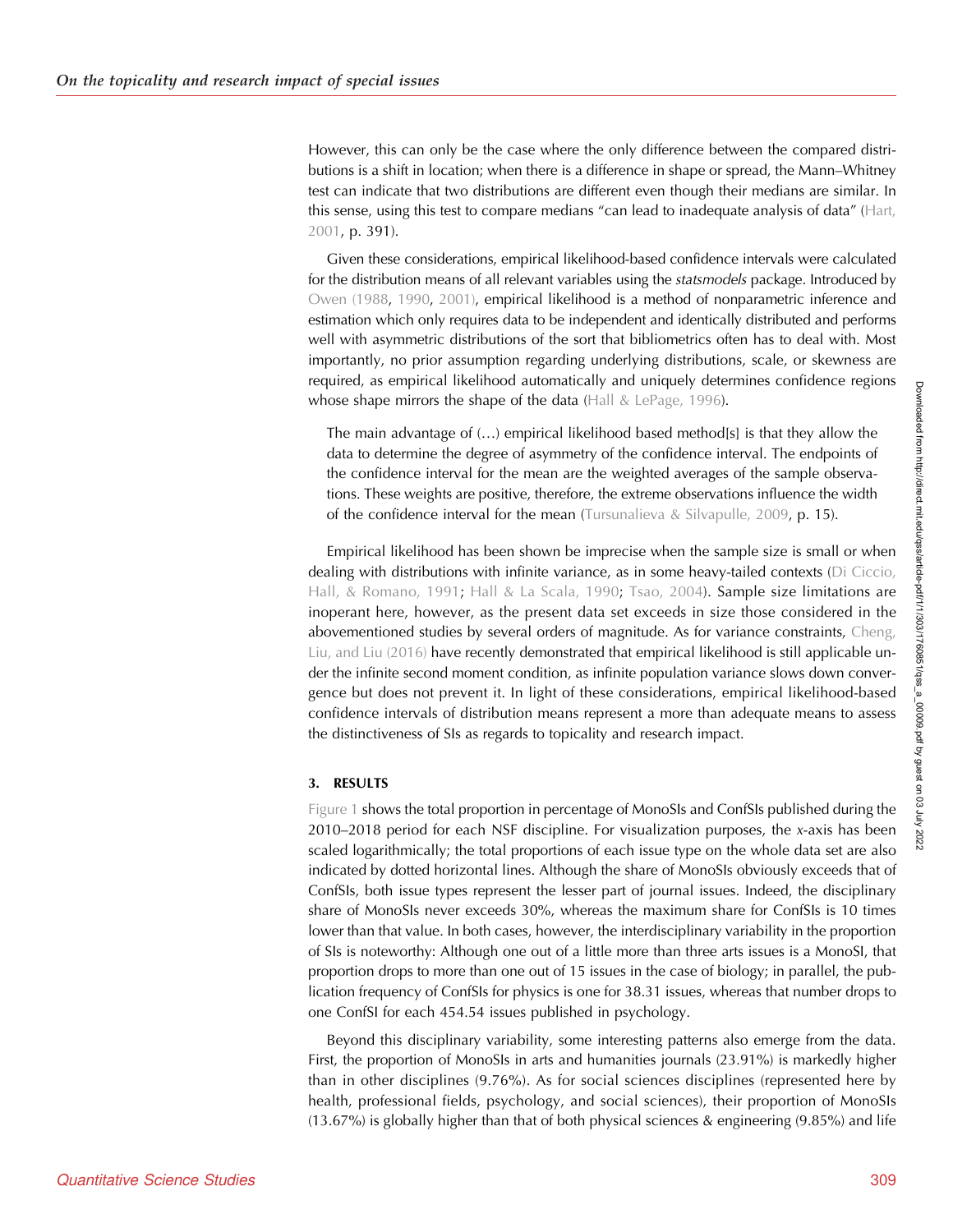<span id="page-7-0"></span>



sciences (6.94%) disciplines. With the sole exceptions of physics, chemistry, and health, there is no disciplinary overlap between each of the four disciplinary groups discussed here, which suggests the following pattern in the relative importance of MonoSIs in scholarly journals:

### $A \& H > SocSci > PSE \gtrapprox LifeSci$

ConfSIs tell a different story, however. Physical sciences & engineering disciplines often referred to as the "hard" sciences (earth & space, engineering & technology, mathematics, and physics) have a distinctively higher publication frequency (one conference SI for each 45.45 issues) than other disciplines (one conference SI for each 166.67 issues). Given these strong contrasts between the different disciplinary groups with regard to SI publication practices, the same reading grid will be used when analyzing and comparing the topicality and impact results that follow.

#### 3.1. Topicality Analysis

Topicality scores for titles and abstracts are shown logarithmically in [Figure 2](#page-8-0) and [3](#page-9-0) respectively. Means for each discipline and issue type are indicated by small vertical lines, with horizontal confidence intervals on each side. Overall average and confidence intervals for each issue type are indicated by dotted lines and translucent bands in the background.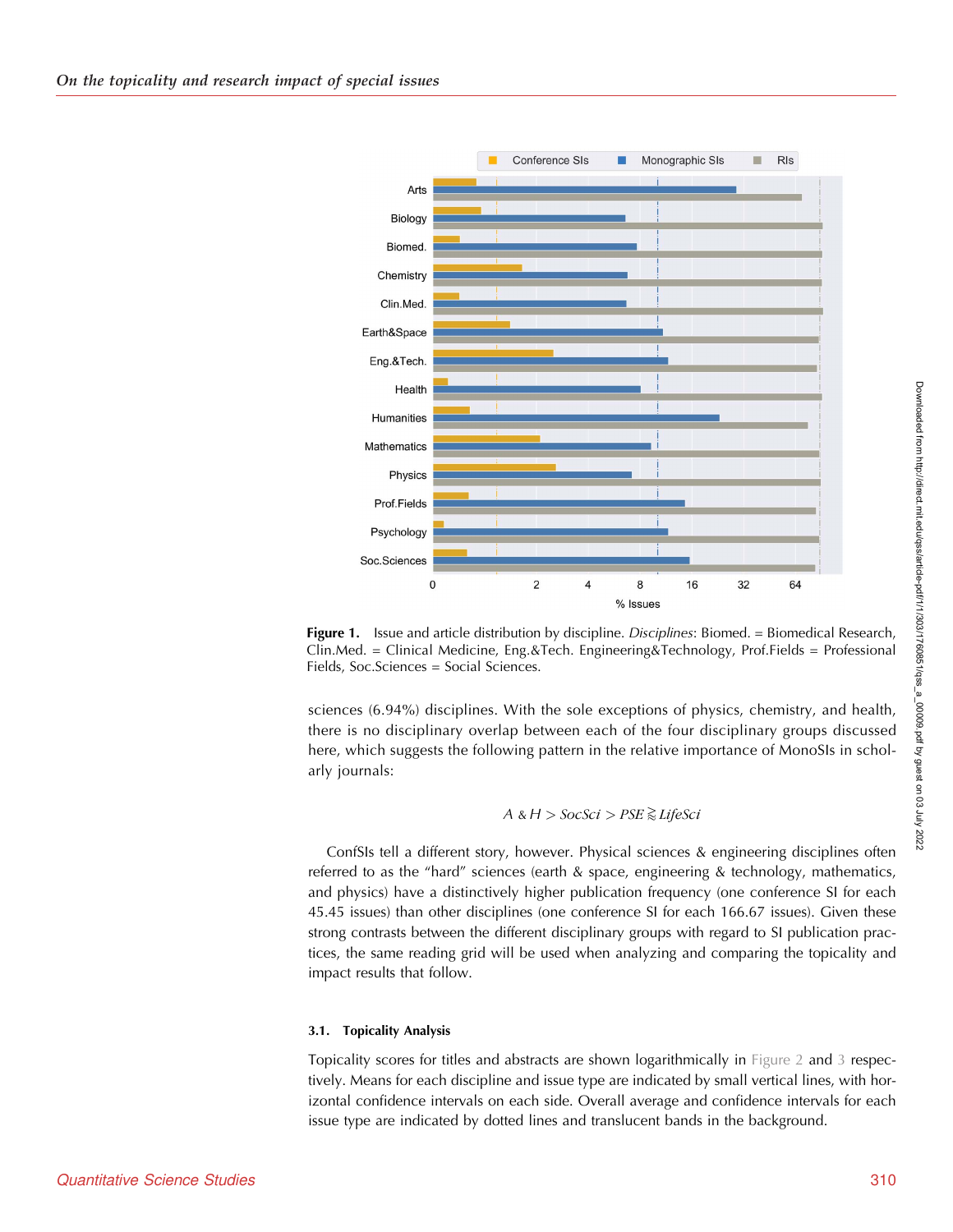<span id="page-8-0"></span>

Figure 2. Intra-issue similarity scores for titles. Disciplines: Biomed. = Biomedical Research, Clin. Med. = Clinical Medicine, Eng.&Tech. = Engineering&Technology, Prof.Fields = Professional Fields, Soc.Sciences = Social Sciences.

A first glance at Figure 2 shows that for the vast majority of disciplines, titles of articles copublished in SIs are topically closer than in RI context. In the case of MonoSIs, the trend is clear: Except for arts, all score averages are higher than for other issue types, and their confidence intervals never overlap with those of other issues types of the same discipline, save for chemistry and physics ConfSIs. Although ConfSIs also show higher topicality than RIs, the results are, however, less unequivocal, as the confidence intervals for engineering & technology, health, maths, and psychology overlap with the average scores of RIs, which sheds doubt on the results obtained for these disciplines. Finally, one cannot but notice that interdisciplinary variation in intraissue similarity scores differs between issue types. Average similarity scores for RIs range from .08 to .10 and are thus more homogeneous than those of ConfSIs and MonoSIs, whose ranges are respectively [.9, .13] and [.10, .17]; confidence intervals also tend to be shorter in the RI context. As for the different groups and issue types, the average similarity score in MonoSI titles is at its lowest in physical sciences & engineering and highest in life sciences disciplines for both MonoSIs ([.12, .16]) and ConfSIs ([.10, .12]) and from arts & humanities to social sciences ([.8, .10]) in the RI context. Beyond these issue types and disciplinary differences, however, overall averages and confidence intervals for the different issue types are adamant: Topicality in SIs titles is higher than for RI titles, and even more so in the case of MonoSIs.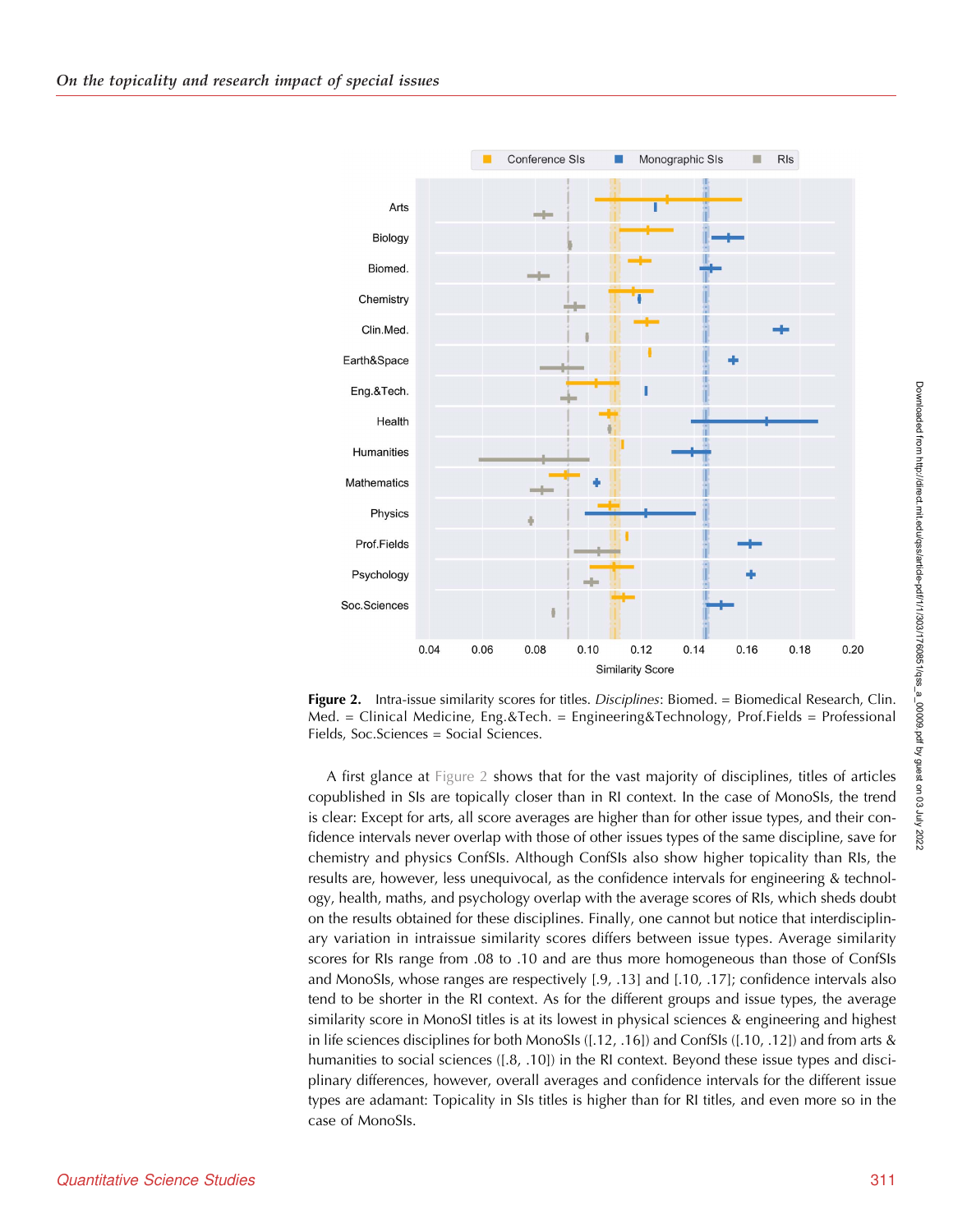<span id="page-9-0"></span>

Figure 3. Intra-issue similarity scores for abstracts. Disciplines: Biomed. = Biomedical Research, Clin.Med. = Clinical Medicine, Eng.&Tech. = Engineering&Technology, Prof.Fields = Professional Fields, Soc.Sciences = Social Sciences.

With regard to abstracts, Figure 3 show trends similar to those reported for titles. Here again, the values and variation in similarity scores are almost always highest for MonoSIs, with the possible exception of chemistry and physics. As for ConfSIs, the average scores are closer to those of RIs, but still higher most of the time. Regarding confidence intervals, overlaps can be found in physics for MonoSIs, and arts, chemistry, and physics for ConfSIs. Also, in both SI contexts, social sciences, arts & humanities, and life sciences issues all tend to have higher than average intraissue similarity scores (.35, .43, and .32 for MonoSIs, and .31, .31, and .28 for ConfSIs respectively), whereas physical sciences & engineering issues are last in both respects (.29 and .27); as for RIs, life sciences (.22) & engineering (.24) are in the belowaverage region. Finally, overall averages and their respective confidence intervals clearly show that topicality is higher for MonoSis than in the ConfSI context, and higher for the latter compared to RIs. Beyond these similarities, however, one cannot but notice that similarity scores for all issue types are higher than in the title context. This difference can be explained by the fact that abstracts contain more text than titles, which increases both the number of common substrings between articles of the same issue and thus the intraissue similarity scores for ConfSIs and MonoSIs, as well as RIs. However important it may be, this generalized increase in similarity scores does not really change the various trends observed for the different disciplines and issue types.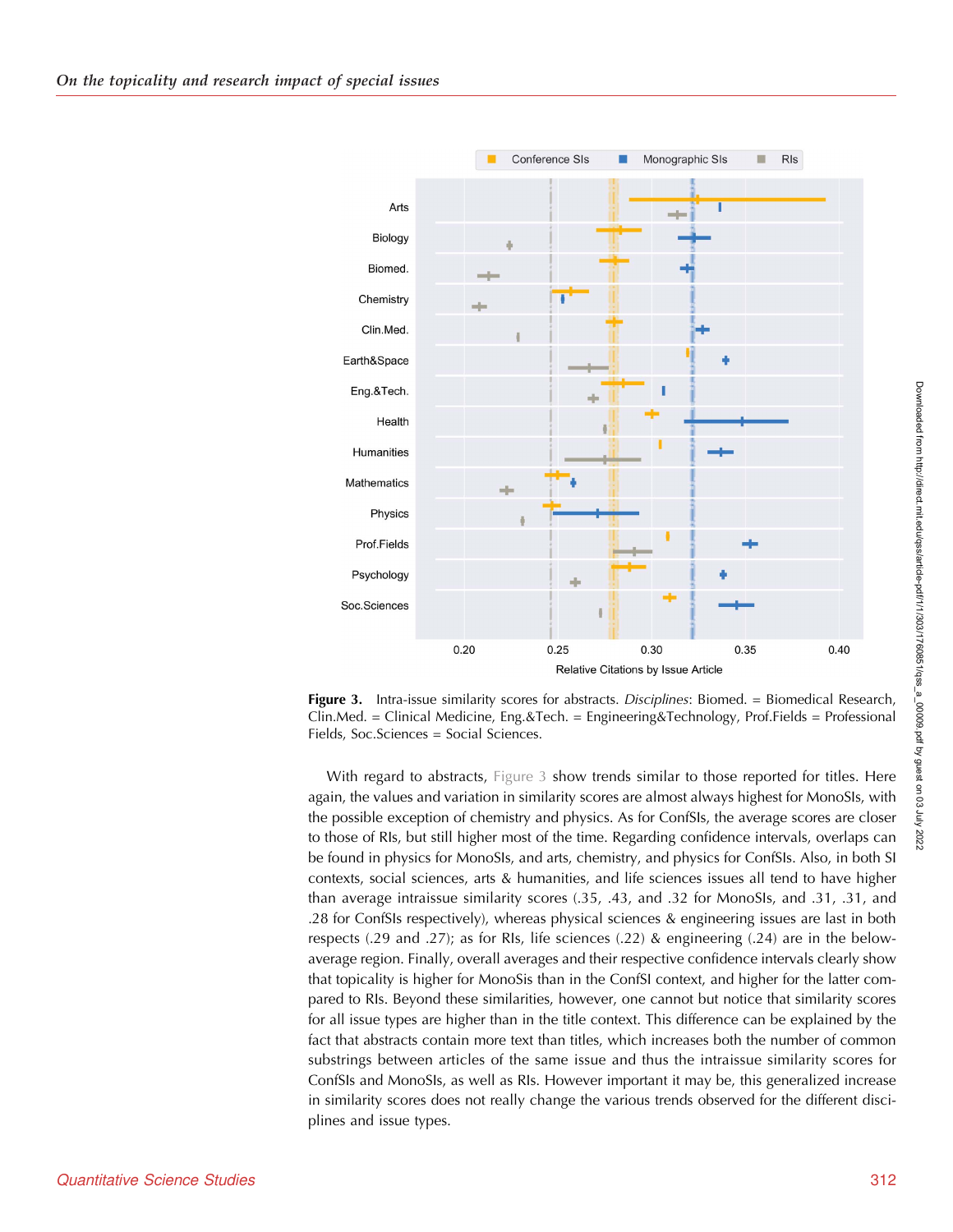In sum, save for a few possible exceptions, articles published in SIs are topically closer to each other than articles published in RIs. Also, with the possible exception of arts and physics titles, as well as arts, chemistry, and physics abstracts, ConfSIs have lower topicality than their monographic counterpart. SIs from life sciences disciplines receive the biggest intraissue similarity boost compared with their RI counterparts, regardless of SI type or text field type. At the other end of the spectrum, physical sciences & engineering disciplines have the lowest SI topicality boosts of all disciplines. In fact, except for earth & space SI titles and articles, and possibly engineering & technology ConfSI abstracts, all scores from physical sciences & engineering are below average.

Beyond these disciplinary variations, however, the big picture is unequivocal and adamant: From a topical perspective and regardless of discipline, articles copublished in SIs are more similar to each other than those copublished in RIs. Given the higher topicality of SIs and their nonnegligible proportion in all disciplines, it is reasonable to assume that the top-down, planned initiatives leading to their publication do indeed have an impact on topical distributions, at both the disciplinary and general levels. However, whether or not this "topical drift" induced by SIs has a negative impact on the total research output remains to be seen. The following section will attempt a first step toward answering this question, by comparing the relative citation impact by issue article and intraissue variance of SIs and RIs in every discipline.

#### 3.2. Citation Analysis

[Figure 5](#page-12-0) shows RCIA scores for ConfSIs, MonoSIs, and RIs. RCIA averages are indicated by small vertical lines, with their confidence intervals on each side. The overall averages for each issue type and their confidence interval are respectively shown by vertical dotted lines and translucent bands. For visualization purposes, the x-axis has been scaled logarithmically.

Globally, comparison of citation rates of RIs and SIs provides a different portrait than that of topicality scores. For once, the tangle of confidence intervals is more the norm than the exception here, as every discipline has at least two issue type scores whose confidence intervals overlap with each other. All issue types from arts & humanities fare exceptionally well; given that the scores presented here are based on field-normalized citation counts, one possible explanation for this is that journals that publish SIs in that disciplinary group are in fact higher impact journals. Here again, issues from physical sciences & engineering disciplines score relatively poorly in most cases. Scores between issue types and disciplines also tend to be more homogeneous, whereas the issue type averages are closer to each other. Also, in contrast to the preceding analyses, SIs often fare worse than RIs, all the more so in the case of ConfSIs. This, however, may be due to the higher disciplinary variability and wider confidence intervals of both SI types, as aggregated averages for MonoSIs and ConfSIs are respectively higher and barely lower than those of RIs.

Looking closer at each issue type, MonoSIs published in arts journals tend to have lower relative citations by articles than articles published in RIs of the same year and discipline; engineering & technology, health, humanities, mathematics, and physics are also possible candidates. This lower research impact of MonoSIs in Arts journals certainly appears to be counterintuitive: The latter publish a higher proportion of monographic SIs than any other discipline, yet their articles receive fewer citations than regular ones. Another differential trend that stands out is the above- and below-average impact of life sciences (1.39) and social sciences (1.11) disciplines respectively. By contrast, the results for ConfSIs stand out in terms of confidence interval wideness, score variability, and score average, as most disciplinary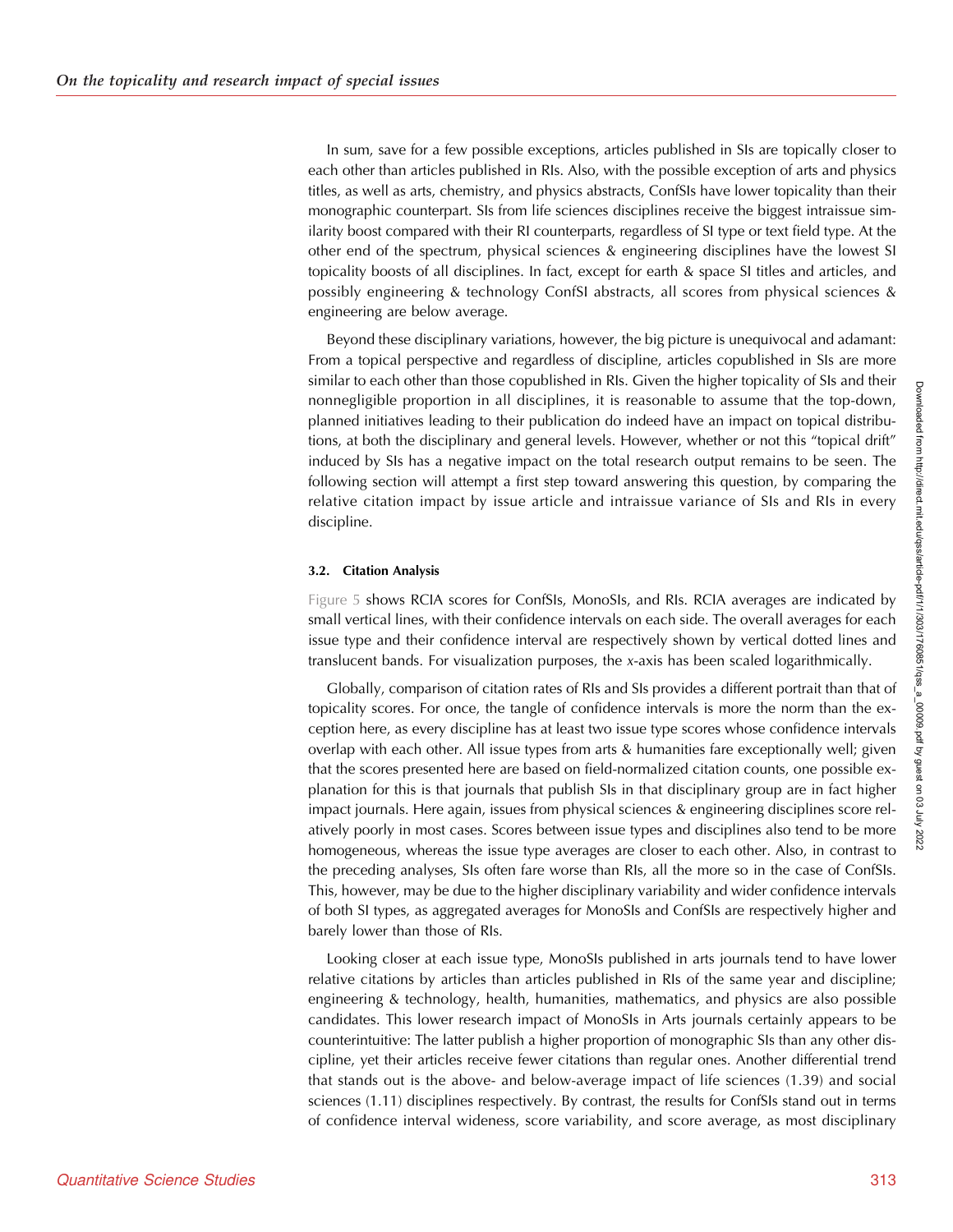<span id="page-11-0"></span>

Figure 4. Relative citation by issue article scores for all disciplines. Disciplines: Biomed. = Biomedical Research, Clin.Med. = Clinical Medicine, Eng.&Tech. = Engineering&Technology, Prof.Fields = Professional Fields, Soc.Sciences = Social Sciences.

scores are below those of RIs. Scores for life sciences disciplines are here again higher (1.20) than average for other disciplines (0.85). Arts stand out as being the only discipline or disciplinary group where the scores for ConfSIs are undoubtedly the highest; due to confidence interval overlaps, biology, health, and psychology are also possible cases. But what is really puzzling about arts ConfSIs is that despite having a higher impact than other issue types, these issues represent only 0.73% of all issues published in the field. Admittedly, the number of ConfSIs published by arts journals is certainly not as important as in more productive disciplines such as engineering & technology, but the trends are nonetheless striking. Finally, ConfSIs articles published in physical sciences & engineering journals tend to get lower citation scores (.8) than the issue type average as well as scores from RI articles of the same year and discipline. However interesting they may be, these lower level trends do not change the overall picture: MonoSIs globally receive more citations than RIs, while the latter attracts slightly more citations than ConfSIs.

Regarding research quality, [Figure 5](#page-12-0) shows the mean intraissue variance for all issue types and disciplines. Once again, mean values and their confidence intervals are indicated by vertical lines and horizontal bars respectively, while issue type averages are shown by dotted lines, flanked by their respective and translucent confidence intervals. As with the preceding plot, the x-axis has been scaled logarithmically.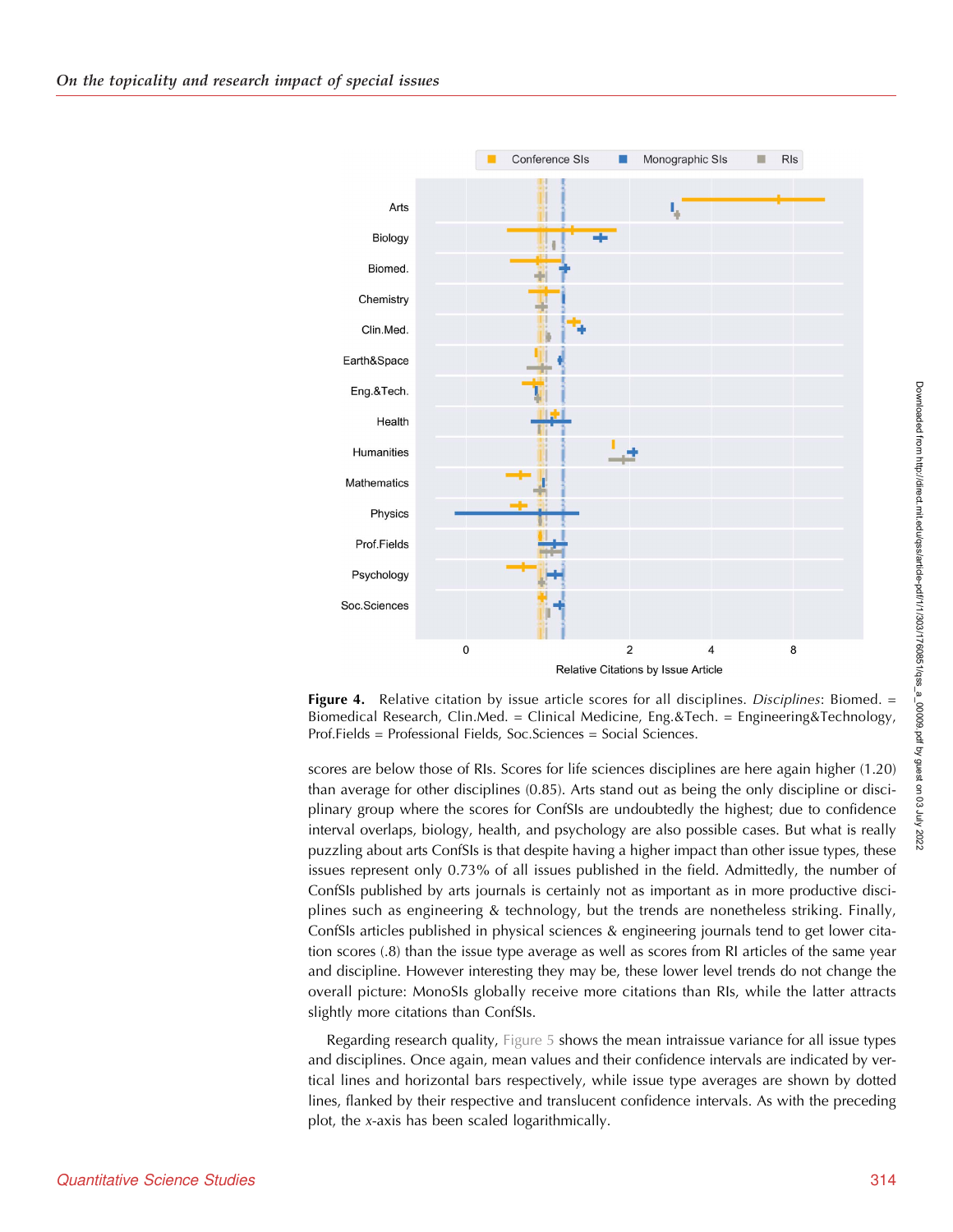<span id="page-12-0"></span>

**Figure 5.** Relative citation intraissue variance by discipline. *Disciplines*: Biomed. = Biomedical Research, Clin.Med. = Clinical Medicine, Eng.&Tech. = Engineering&Technology, Prof.Fields = Professional Fields, Soc.Sciences = Social Sciences.

Here, as in [Figure 4,](#page-11-0) wide and entangled confidence intervals abound. Overall, MonoSIs have a higher intraissue variance than ConfSIs, and their confidence intervals do not overlap. However, no clear conclusion can be reached regarding RIs and either SI type on this matter, as the confidence intervals of the latter overlap on each side. At the disciplinary level, conclusive results are scarce: The variance of MonoSIs is highest and lowest of all issue types in earth & space issues and humanities respectively, higher than that of ConfSIs in mathematics, and higher than that of RIs in arts and biology; also, variance is higher for RIs than ConfSIs in humanities and physics. However, the most striking feature of these results is certainly the high number of confidence intervals that cross over the vertical intercept of the graph. The means are of course all positive, but most empirical likelihood estimates for the lower bounds of all confidence intervals are surprisingly long and unbalanced, most likely due to the high skewness of the data distribution.

Given the inconclusiveness of these results, we conducted a Levene test with trimmed means to determine if issue type distributions for the different disciplines have equal variances. As the main homoscedasticity and heteroscedasticity tests are all null-hypothesis-based, we chose this test due to its proven robustness in dealing with heavy-tailed distributions [\(Brown](#page-15-0) [& Forsythe, 1974;](#page-15-0) [Derrick, Ruck, Toher, & White, 2018](#page-15-0)). Also, given that the question addressed here is whether or not the different SI types have greater intraissue variance than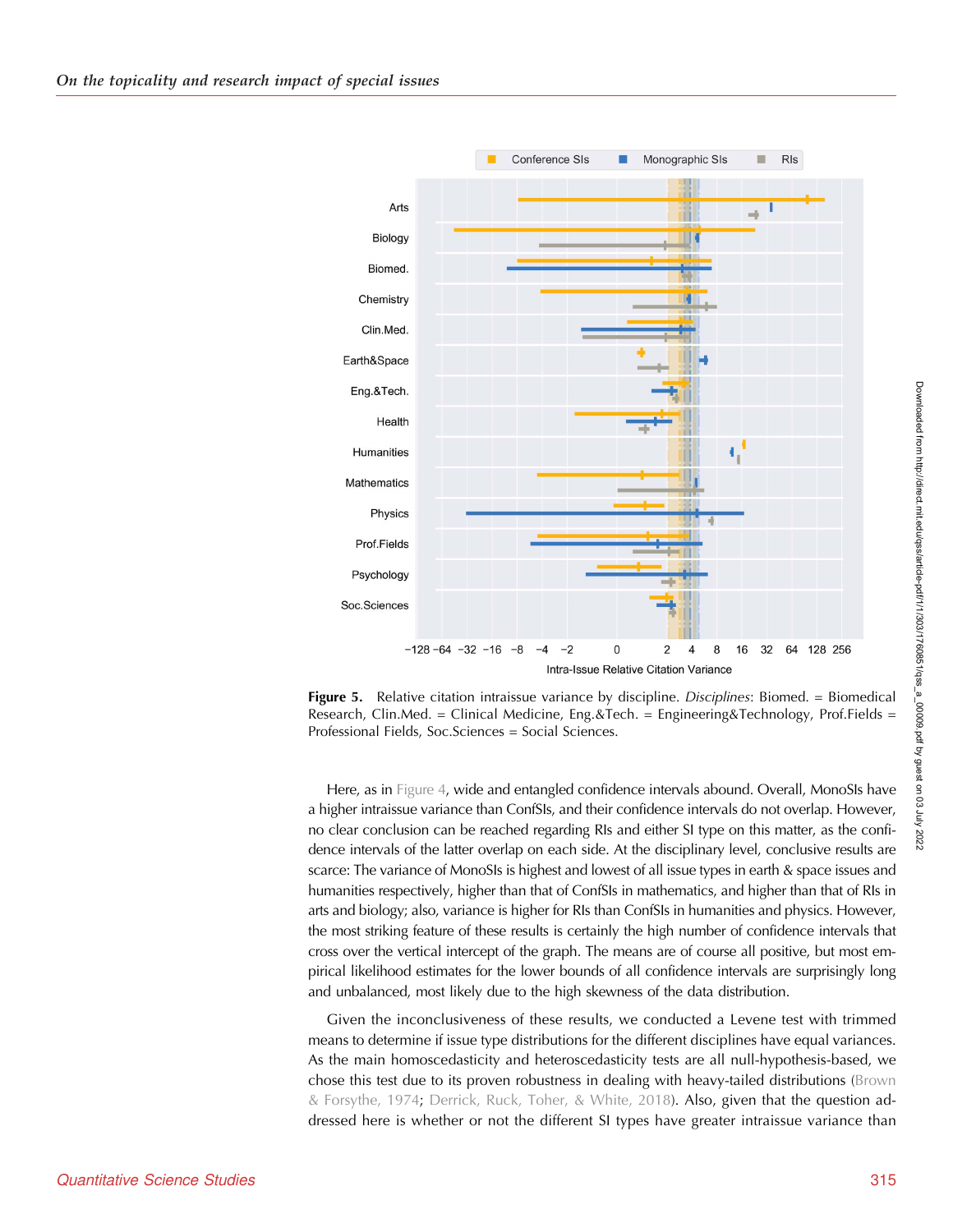| Discipline     | MonoSIs/RIs |            | ConfSIs/RIs |          |
|----------------|-------------|------------|-------------|----------|
|                | W           | $p$ -value | W           | p-value  |
| Arts           | 1.54        | 0.22       | 41.15       | 1.44e-09 |
| <b>Biology</b> | 0.59        | 0.44       | 10.67       | 1.12e-03 |
| Biomed.        | 0.33        | 0.56       | 6.91        | 8.68e-03 |
| Chemistry      | 2.81        | 0.09       | 20.76       | 5.74e-06 |
| Clin.Med.      | 0.04        | 0.84       | 6.03        | 1.41e-02 |
| Earth&Space    | 0.94        | 0.33       | 8.76        | 3.13e-03 |
| Eng.&Tech.     | 3.63        | 0.06       | 22.88       | 1.78e-06 |
| Health         | 0.21        | 0.64       | 16.58       | 5.52e-05 |
| Humanities     | 0.01        | 0.92       | 10.52       | 1.22e-03 |
| Mathematics    | 5.87        | 0.02       | 36.97       | 1.68e-09 |
| Physics        | 5.47        | 0.02       | 16.11       | 6.31e-05 |
| Prof.Fields    | 0.17        | 0.68       | 2.05        | 1.52e-01 |
| Psychology     | 0.04        | 0.85       | 0.17        | 6.83e-01 |
| Soc.Sciences   | 0.00        | 0.96       | 1.25        | 2.64e-01 |

Table 2. Brown-Forsythe test results for disciplinary distributions

Disciplines: Biomed. = Biomedical Research, Clin.Med. = Clinical Medicine, Eng. & Tech. = Engineering & Technology, Prof.Fields = Professional Fields, Soc.Sciences = Social Sciences.

RIs, two different tests were conducted: one for MonoSI and RI distributions and another for ConfSI and RI distributions. The results are shown in Table 2.

Using  $p = 0.001$  as an upper bound for heteroscedasticity, results indicate that MonoSI and RI distributions have equal variances in every discipline, while ConfSI distributions are distinct from the other two in a few cases, namely in arts, chemistry, engineering & technology, health, mathematics, and physics. In sum and from a bibliometric point of view, if we assume that higher quality papers tend to receive more citations than papers published in the same year and discipline, one cannot but acknowledge that the hypothesis that journal editors may be forced to accept substandard papers to "fill up" SIs does not hold: ConfSIs of many disciplines have lower intraissue variance than RIs, while the results for MonoSIs are undistinguishable from those of RIs.

#### 4. DISCUSSION

As this research shows, Conference SIs, MonoSIs, and RIs represent distinct issue types, both in terms of topicality and impact. As regards to topicality, what is often assumed in the literature but never properly assessed is here demonstrated: The titles and abstract of articles copublished in issues that are integrally or partially special are more similar to each other than those copublished in RIs, even more so in the case of MonoSIs. At the disciplinary level, SIs from all disciplines have higher cosine similarity scores than their RI counterparts, with the possible exception of engineering & technology and psychology ConfSI titles, as well as arts ConfSI abstracts. However, SI "similarity score boosts" vary a lot depending on issue type and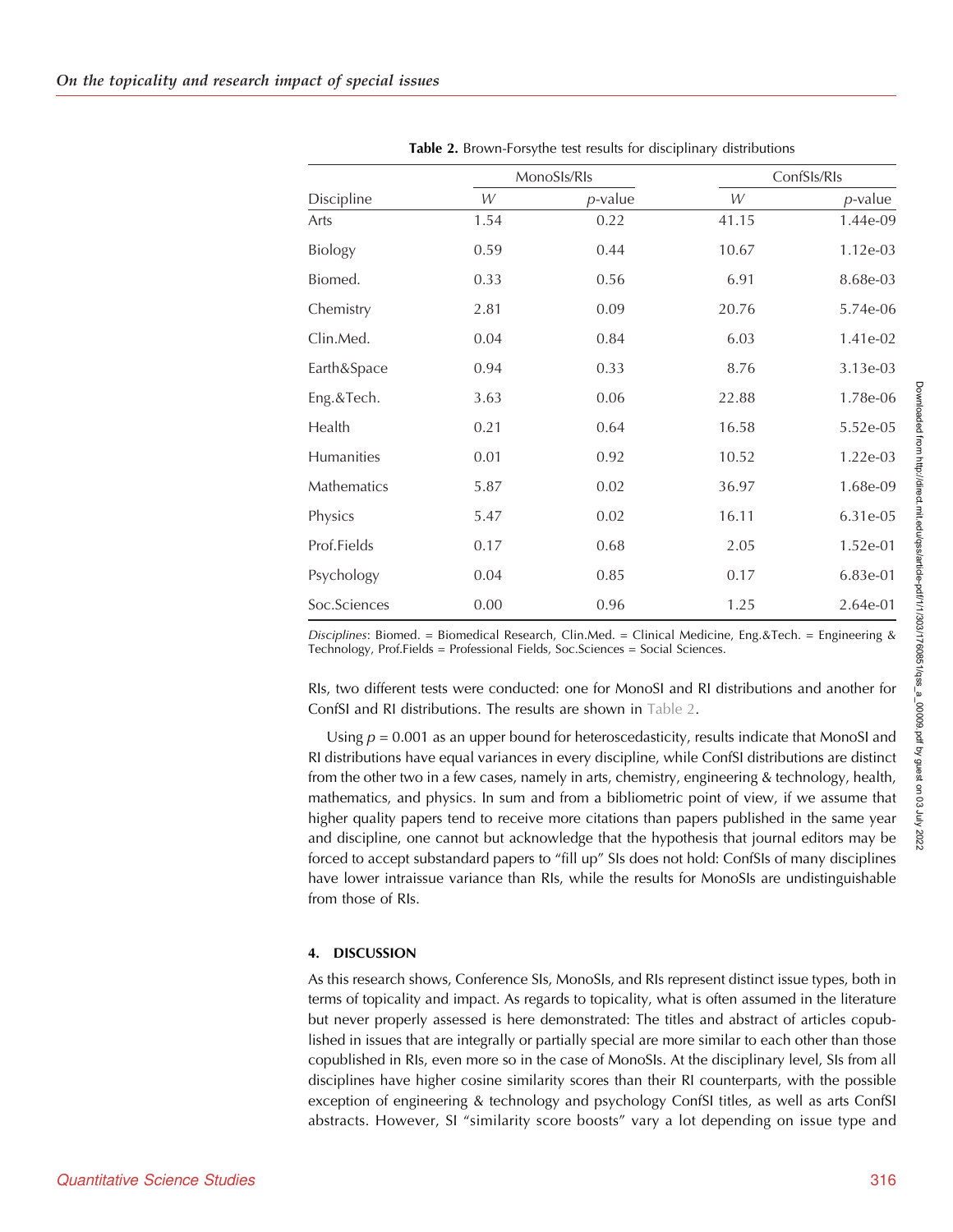discipline. Differences in editorial practices and choices may partly explain this variance: For example, SI topics may be broader in some cases or disciplines and narrower in others, and some fields may tend to include a greater or lower proportion of regular articles in what was previously called "mixed issues." Such decisions would necessarily affect intraissue similarity scores; however, given that citation indexes and algorithms in their current state cannot allow for a proper assessment of topic scope or distinguish special and regular copublished articles, one can only speculate on these matters. Despite these shortcomings, the topical analyses con-ducted indicate that the commissioning of SIs clearly "distorts the marketplace for ideas" ([Priem,](#page-16-0) [2006\)](#page-16-0), a conclusion that further shows the usefulness and potential of word space modeling and computational semantics in general for bibliometric research purposes.

With regard to citation analysis, the results presented here suggest that the research impact of SIs is strongly dependent on issue type: MonoSIs attract more citations and show similar intraissue variance than RIs, while ConfSIs tend to show lower citation and citation variance scores than the latter. Disciplinary differences are also of paramount importance here. SIs in physical sciences & engineering tend to attract less impactful articles, as their RCIA scores are systematically lower than those of their RI counterparts. These results are reminiscent of those reported for conference proceedings, which have stressed the systematically lower scientific impact of the latter in various disciplines ([Lisée, Larivière, & Archambault, 2008](#page-16-0)). On the other end, life sciences journals fare better at editing high-impact SIs, whether in MonoSI or ConfSI settings. These results, in line with the findings and conclusions previously reported in the lit-erature for biology [\(Hendry & Peichel, 2016](#page-16-0)), are all the more surprising given the relatively low proportion of both MonoSIs and ConfSIs in all life sciences disciplines. Indeed, because SIs in these fields seem to attract higher impact articles, one would expect not only researchers, but also editors and publishers, to encourage their publication; yet our research shows that this is far from the case. Also intriguing is the case of SIs in arts journals: On the one hand, this discipline has the worst citation turnout for MonoSIs, yet has the highest proportion of such issues; on the other hand, ConfSIs in arts journals have the highest citation impact reported here, regardless of issue type and discipline, but represent less than 1% of all issues published over the observed period. The present research also sheds doubt on the positive citation impact of MonoSIs previously reported both for management [\(Conlon et al.,](#page-15-0) [2006;](#page-15-0) [Olk & Griffith, 2004\)](#page-16-0), which is part of the professional fields discipline, and psychology ([Sala et al., 2017](#page-16-0)) journals, as the current data fails to conclusively reproduce these results: In the first case, all confidence intervals overlap with each other; as for psychology, while confidence interval width makes the difference in impact between the different issue types marginal at best, the alleged higher impact of SIs can only apply to MonoSIs. But most importantly, this research shows that the assumption underpinning the main criticism on SIs does not hold: SIs do disturb the flow of ideas within the scholarly communication system, but with regard to the alleged opportunity cost related to this shift, the results show that monographic SIs tend to have more citations than RIs, while the loss for conference SIs is only marginal. In addition to this, the present research has invalidated the hypothesis according to which SI editors "fill up" issues by accepting substandard papers, as intraissue variance in citation scores for SIs is either lower than or undistinguishable from those of RIs published in the same year and field. In our view, these different refutations demonstrate the importance of large-scale quantitative studies in tackling issues pertaining to scholarly communication, culture, and practices, as personal experiences or even findings reported by small-scale or regional studies often cannot be generalized at the disciplinary or international level due to their limited confirmatory and explanatory scope.

Beyond these dissonances, however, the present results agree with the existing literature on SIs in conferring on that publication type a special status within the scholarly communication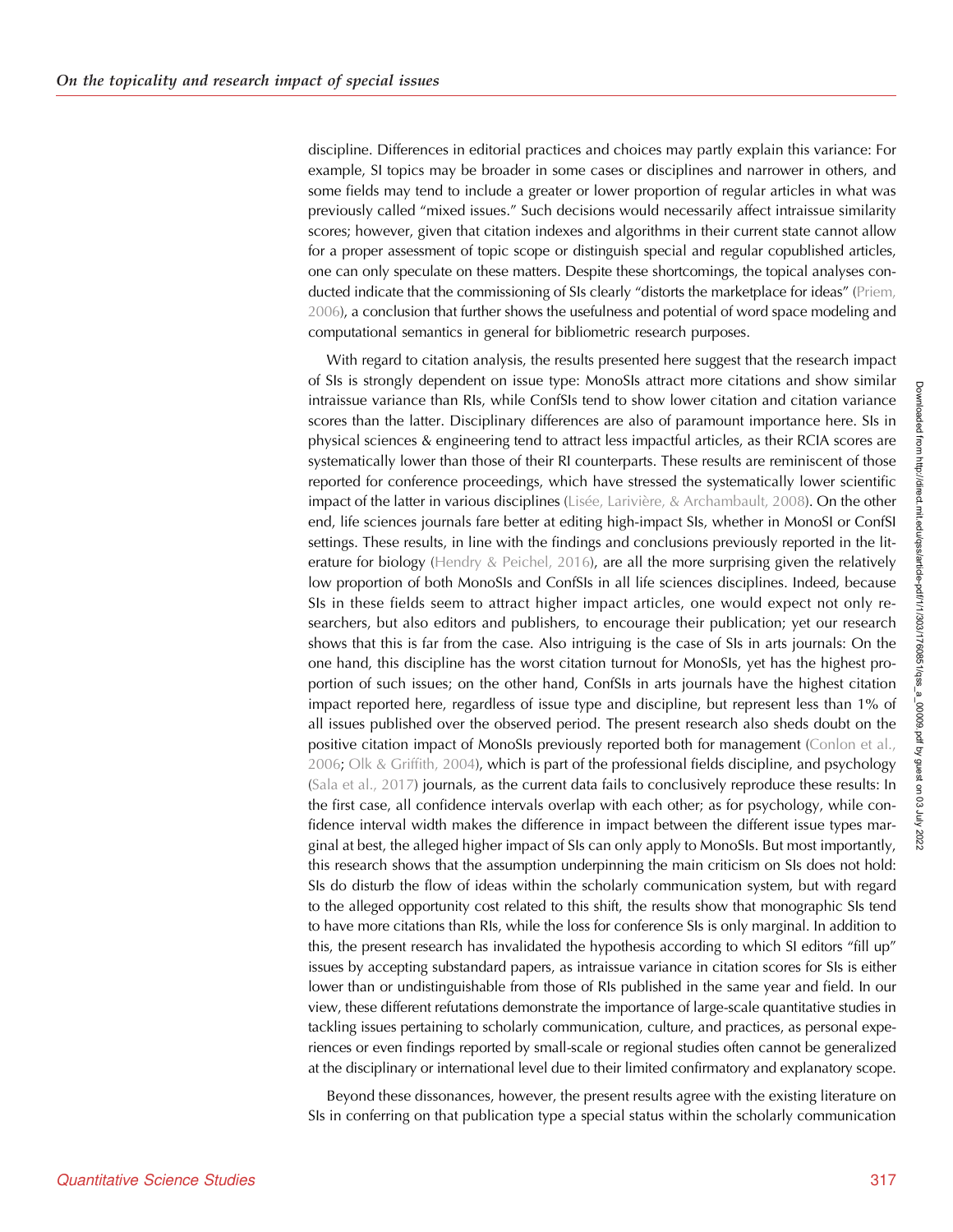<span id="page-15-0"></span>system, be it from an empirical or theoretical standpoint. Indeed, and as Mowday's long-overdue proposal for an SI on SIs [\(Mowday, 2007\)](#page-16-0) implies, SIs are far more interesting and worthwhile than the paucity of literature thereon suggests. In our opinion, this scarcity is not so much related to the subject matter itself as to enduring data-related deficiencies in the identification and indexation of SI-related information. In support of this claim and in order to both contribute to the study of SIs and attest to the importance of their proper indexing, we aim to pursue the current line of research further. In this regard, research opportunities abound, from large-scale and cross-disciplinary extensions of previous SI-related analyses to the investigation of unexplored themes of high relevance to science studies, such as authorship practices and gender biases. This line of research would be of obvious relevance not only to the field of bibliometrics, but also to the scholarly community in general, as a better use of SIs and a better knowledge of their impact can benefit both authors and journals in ways that may go beyond what can currently be quantified or measured.

## ACKNOWLEDGMENTS

This research has benefited from relevant and insightful comments from both Professor Doctor Ludo Waltman and Professor Andrew Hendry, to whom we are much indebted.

## AUTHOR CONTRIBUTIONS

Maxime Sainte-Marie: Conceptualization; Data curation; Formal analysis; Investigation; Methodology; Project administration; Software; Supervision; Validation; Visualization; Writing original draft; Writing—review & editing. Philippe Mongeon: Conceptualization; Data curation; Investigation; Methodology; Validation; Writing—review & editing. Vincent Larivière: Conceptualization; Funding acquisition; Resources; Validation; Writing—review & editing.

#### COMPETING INTERESTS

The authors have declared that no competing interests exist.

#### FUNDING INFORMATION

This research was funded by the Canada Research Chair program and the Social Sciences and Humanities Research Council of Canada.

#### DATA AVAILABILITY

Data and scripts used in the research are available at [osf.io/6rezg/](http://osf.io/6rezg/).

#### **REFERENCES**

- Baroni, M., & Lenci, A. (2010). Distributional memory: A general framework for corpus-based semantics. Computational Linguistics, 36(4), 673–721.
- Brown, M., & Forsythe, A. (1974). Robust tests for the equality of variances. Journal of the American Statistical Association, 69, 364–367.
- Cavnar, W. B., Trenkle, J. M., et al. (1994). N-gram-based text categorization. In Proceedings of SDAIR-94, 3rd Annual Symposium on Document Analysis and Information Retrieval (Las Vegas, NV) (pp. 161–175).
- Cheng, C., Liu, Y., & Liu, Z. (2016). Empirical likelihood ratio under infinite second moment. Communications in Statistics – Theory and Methods, 46(14), 6909–6915.
- Conlon, D. E., Morgeson, F. P., McNamara, G., Wiseman, R. M., & Skilton, P. F. (2006). From the editors: Examining the impact

and role of special issue and regular journal articles in the field of management. Academy of Management Journal, 49(5), 857–872.

- Cope, B., & Phillips, A. (Eds.). (2014). The future of the academic journal (2nd ed.). Oxford: Chandos.
- Cross, J., & Jansz, K. (2009). Thomson Reuter's regional expansion programme. Editors' Bulletin, 5(2), 64–68.
- D'Agostino, R., Belanger, A., & D'Agostino, R. (1990). A suggestion for using powerful and informative tests of normality. The American Statistician, 44(4), 316–321.
- Damashek, M. (1995). Gauging similarity with n-grams: Languageindependent categorization of text. Science(267), 843–846.
- Derrick, B., Ruck, A., Toher, D., & White, P. (2018). Tests for equality of variances between two samples which contain both paired

Downloaded from http://direct.mit.edu/qss/article-pdf/1/1/303/1760851/qss\_a\_00009.pdf by guest on 03 July 2022 Downloaded from http://direct.mit.edu/qss/article-pdf/1/1/303/1760851/qss\_a\_00009.pdf by guest on 03 July 2022